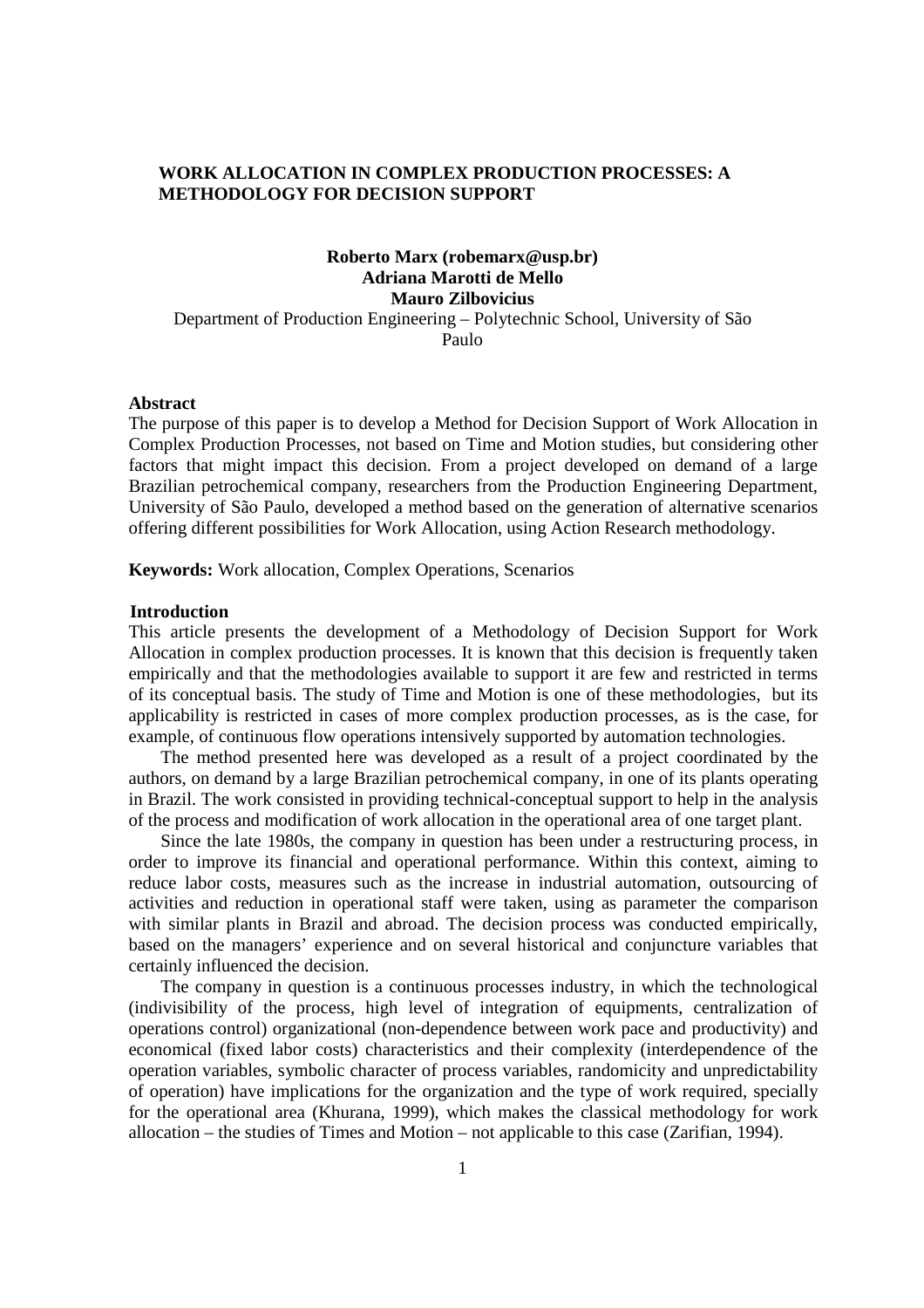This work therefore attempts to propose a method not based on Times and Motion (though it can be used cautiously as one more input) to support the work allocation decision in Complex Operations (such as the continuous processes operations), and that could be also used as a planning tool for the organization. To develop it, the following premises were used as starting points:

> The decision over work allocation is generally a decision of political nature, since different conflicting interests – both within and outside the company – are affected by it.

> • There is not a method universally accepted to deal with the work allocation issue. The method to be employed depends on analysis of the productive process and on the identification of the factors that interfere in the relation among technology, productive system and the role played by operators in the process.

> • Also, there is no "optimal" decision over the work allocation issue. It cannot be ignored that this decision is not just technically feasible and that it interferes in the interests articulated within (workers, managerial staff) and outside (unions, service and product suppliers, governmental institutions, shareholders etc) the organization, interests that gain or loose as the personnel contingent increases or decreases.

Based on these premises, an original methodology was generated, specially developed for the case in question, but which, as the work will attempt to demonstrate, may be replicated to other companies, with or without complex processes, in the industrial or services sector.

The method proposed is based on the generation of different alternative scenarios that show distinct possibilities for manpower allocation. Each scenario is oriented by certain premises and assessed by a set of significant efficiency indicators for the company.

Therefore, this article is organized as follows: in section 2, a discussion of the theme is made as from a bibliographical review; in section 3, the methodology used is presented; in section 4, an explanation is provided for the scenarios concept and its application for work allocation and, finally, in section 5, the conclusions, merits and restrictions of the methodology proposed are presented.

#### **Bibliographical Review**

#### **Characteristics of Continuous Processes and their Implications for Organizing Work**

The continuous processes industry is characterized by the continuity of its production. This type of process is found in different industrial sectors, as for example petrochemical, steel, paper and pulp and electric power generation. Technological and economic characteristics and complexity of this type of process have important implications for the work organisation in these industries, especially in the operational area.

From the technological point of view, continuous process is characterized by:

Raw material indivisibility: since the productive process is composed of a sequence of chemical reactions and unit operations, most of the times it is not possible to distinguish inputs from final products.

High level of integration among equipments: instead of isolated machinery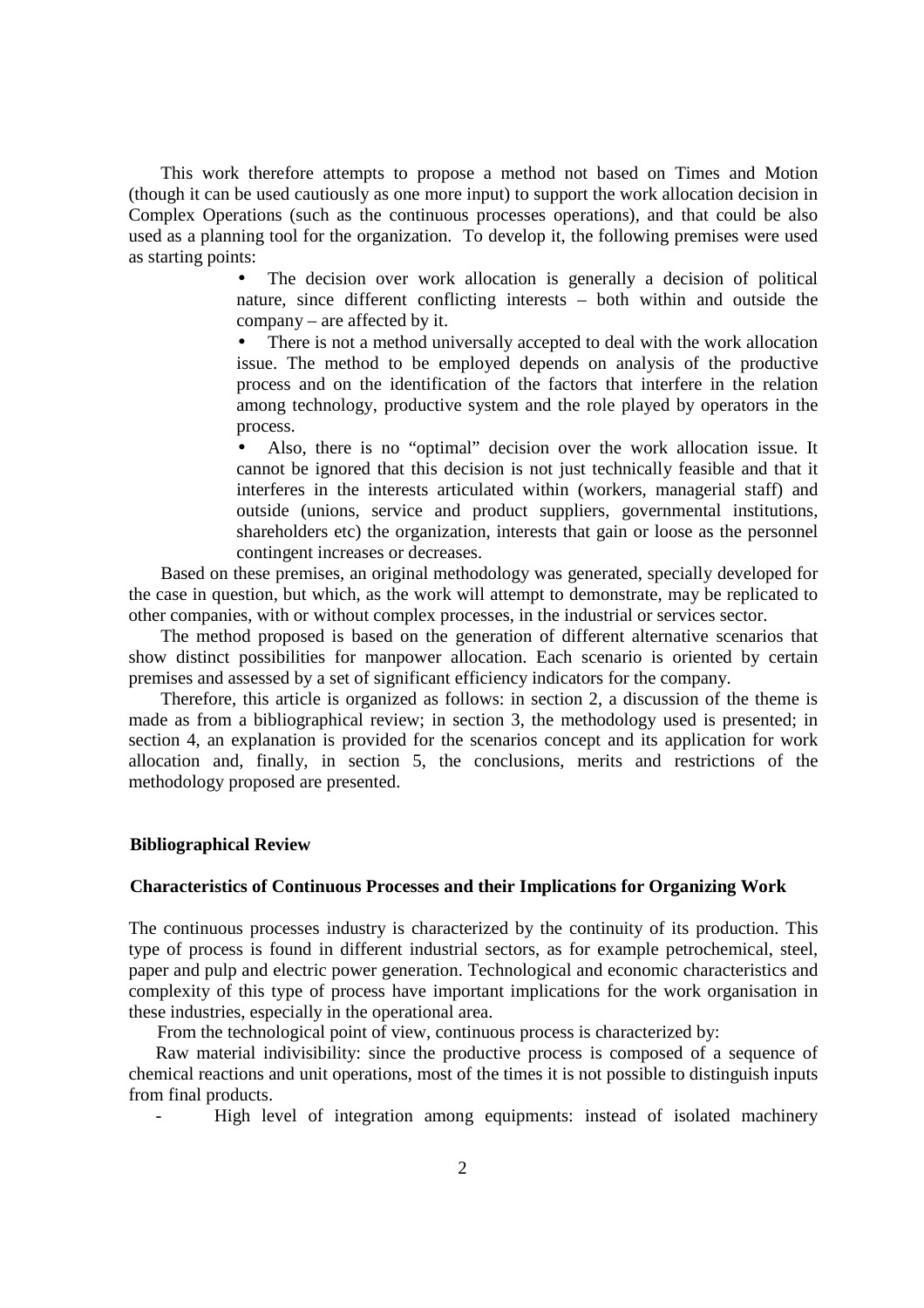performing different operations, a continuous process is characterized by a sequence of equipments interlinked and interdependent, resulting in low flexibility and interchangeability of equipments. The process is not, therefore, formed by discrete operations, but by process phases.

- Greater possibility of centralizing the operations control: since the interaction among the operators and the product is reduced and nearly all of it is subject to intermediation of equipments.

Besides these characteristics, a continuous process is usually characterized by a high level of automation and the use of computerized integrated control systems, which implies specific interactions among the workers and the task to be conducted: the main task of the operators thus becomes monitoring and controlling the process variables, aiming to maintain operational continuity, correcting occasional deviations and dealing with unpredictable flaws and variability in equipment performance (Buchanan & Bessant, 1985).

The economic characteristics that have implications for the work organization are:

No direct dependence between the work pace and productivity: productivity is dependent on the operational output of the equipments, and not on the pace of human work.

- Capital-intensive industrial plants and fixed labor costs: the continuous process industry tends to require high investments in equipments, and the labor cost does not vary according to the volume produced, and may be considered fixed.

Given its technological characteristics – interdependence of its variables, process indivisibilidty, randomicity and unpredictability, symbolic character of the operation (codificaction and abstraction) – the work operation and organization in continuous processes may be considered as complex. The operation of a complex process requires a work organization and an operator profile different from other types of operation. The type of task performed by workers in a continuous and complex process significantly differs from the work developed in a manufacturing process: the operators work is basically monitoring, controlling process and equipment parameters, analyzing and taking action about deviations identified in relation to a specified condition known by the operator. One may argue that automated systems are also designed for this function, but they are not always able to perform it without some human interaction. In some situations, the operator is required to take full control of part of the operations and to conduct one or more maneuvers independently of technology.

The perception to distinguish abnormal situations ("events") from trivial situations and the course of action to be taken in each case is an essential task for operators of this type of process. He/She must be able to make decisions about each task conducted, which requires relatively wide knowledge and an understanding of the whole process, attributes that are occasionally required, at a smaller scale, in operations characterized by discrete production processes.

Moreover, since the process and, therefore, the activities associated to it are indivisible and interdependent, the work is eminently collective, conducted by teams and not by an individual.

The work allocation method using the study of Times and Motion emerged in the works conducted by Taylor (1947). This method does not take into consideration important factors that might affect work allocation, although it is still used nowadays to support this decision in different environments - for example, Yeh, Lan & Lai (2005) for discrete manufacturing processes and Brennan and Orwig (2000) for engineering consulting companies.

The indivisibility and the interdependence of tasks and the dissociation between human work pace and the process productivity make Times and Motion method (from now on T&M) not suitable to complex and automated operations. The application of T&M presupposes the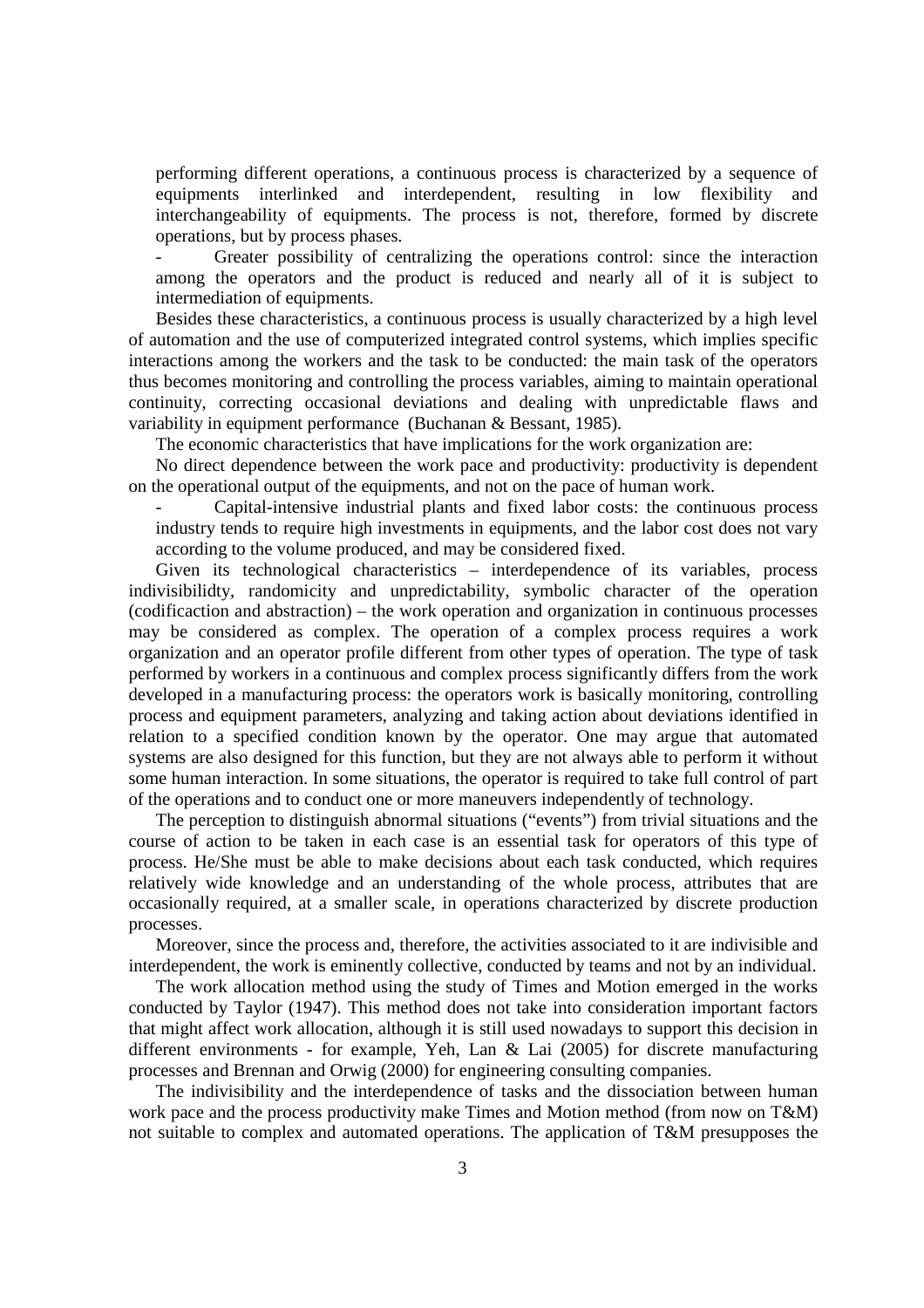decomposition of the work into simple standardized tasks and with standardized execution time. The work in the operation of a continuous process cannot be divided and it cannot have its time standardized, either, due to its much more intellectualized character (monitoring, control and adjustment of parameters) and its imprevisibility (for example, it is very difficult to know when there will be one and how long a failure in a piece of equipment will last). Also, the T&M method fails to consider the collective character of the work in a continuous process, as it only analyzes the technical issue of the work and does not consider the capacity – and the necessity – for cooperation among workers.

It is also relevant to point out that, for T&M application, there is a fundamental differentiation between the productive and non-productive times. This distinction lies basically between the time in which the worker executes an operational task and the time in which he/she does not. In the case of continuous and intensely automated processes, this distinction makes little sense. How to identify between productive and non-productive time in process monitoring activities?

Nevertheless, in the absence of alternative methods that support work allocation and that take into consideration the continuous process complexity and characteristics, many companies have attempted to use eminently quantitative methods (based on T&M) of work allocation, with less than encouraging results. Most of these decisions, therefore, have still been made based on empirical criteria and on an *ad-hoc* basis. The next section attempts to develop the contribution of the present work, attempting to fulfill this conceptual and practical gap.

#### **Work allocation– Factors to be considered**

It is understood that different factors affect work allocation (see figure 1, as follows). These are:



Figure 1 – Factors affecting Manpower Allocation

The economic and commercial context in which the company is inserted and its development strategy.

• Social and demographic dimension – operators' characteristics: formation, individual and collective competencies, experience/ professional trajectory, time at the company and health situation.

The production and its organization, including work organization (criteria for dividing and coordinating the activities).

• Technical dimension – involves both the production processes themselves and the products (quality and diversity criteria).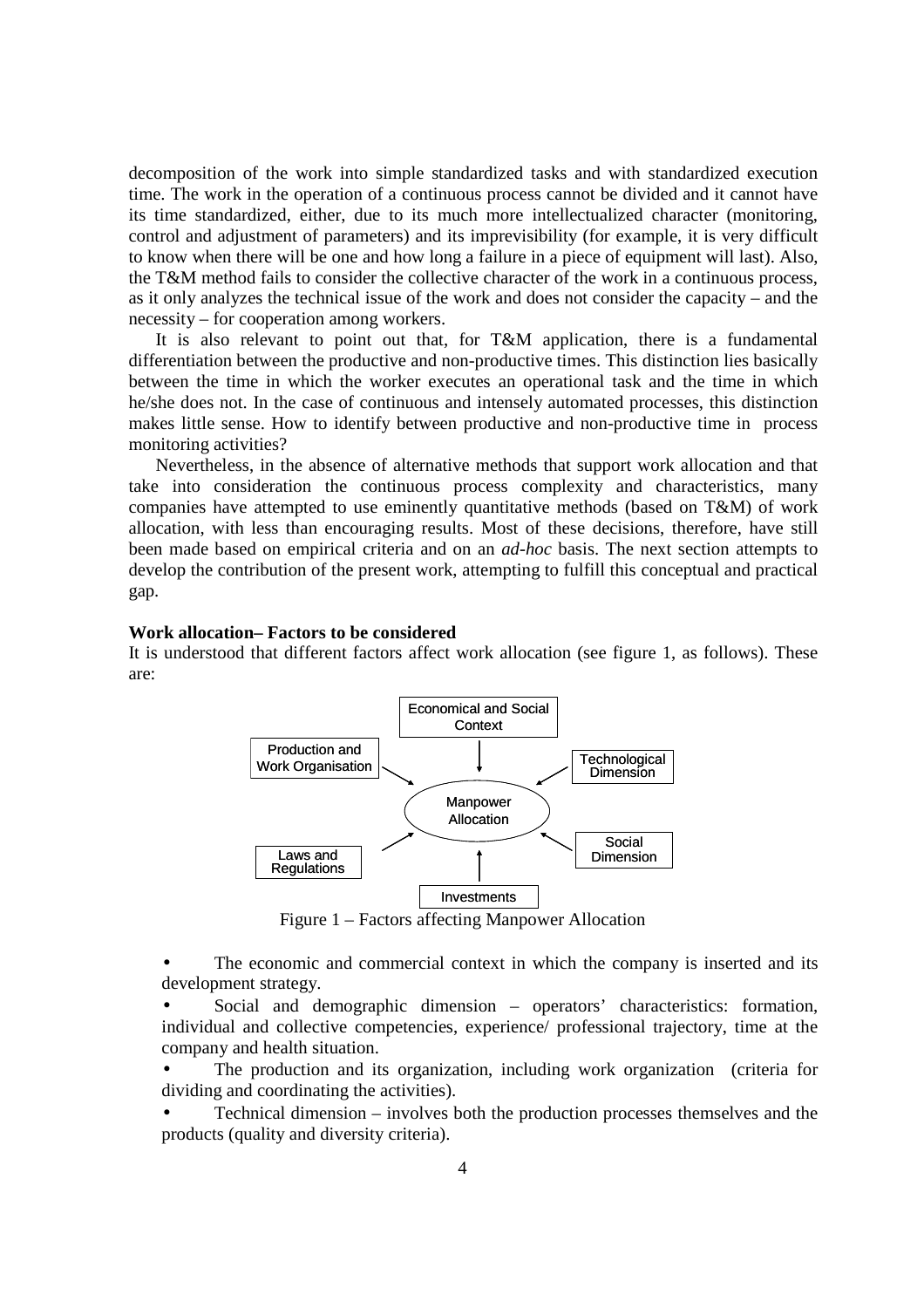• Investments in the existing installations or foreseen for new installations.

Laws and regulations that may be related to the work and its organization.

Besides, the decision on work allocation must be made under consideration of the different perspectives that usually influence it at a larger or at a smaller scale:

- The company point of view, including the different managerial views
- Workers' point of view, including their union representatives.

• Technical point of view, that is, deriving from the application of principles and methodologies conceptually adequate, validated and available to help decision-making on work allocation.

• Other points of view: analysis of competitors, *benchmarking* related to installations and similar operations, tradition and cultural aspects, characteristics of the industry.

Work allocation necessarily undergoes a discussion which has to consider and make explicit these different points of view. And why is it important to make it? Without this discussion and the explanation of different points of view, there is a great risk of choosing a solution with results inferior to the ones desired or even of choosing an unfeasible solution, since possibly aspects relative to the work, to workers' demands, intermediate level personnel in the hierarchy, union, organization interests or of part of it failed to be considered.

## **Use of Scenarios as a Planning Tool**

A *Scenario* can be defined as a mental model accepted and shared with the world outside, involving descriptions of a possible future with internal consistency, that is, the outcome of a plausible trajectory (Heijden, 1996).

The use of scenarios comes from the Strategic Planning field, which have started with efforts conducted at Shell, that developed a method for planning future actions based on experts opinions from different knowledge areas. These scenarios expressed future possibilities, with a certain degree of uncertainty, but based on a coherent logic.

In this work, the use of scenarios does not intend a specific representation of the future, but to simulate the impact of work allocation in relation to critical indicators for the company management. Thus, the choice of impact indicators becomes a critical point of this method and the criteria for choosing them must necessarily contemplate the previously discussed factors (such as investment, social dimension, etc).

#### **Methodology**

In this work, the option was for the Research-Action methodology, which is, the use of an academic and scientific view to study the resolution of problems of an organization together with those directly involved in the subject (Coughlan & Coughlan, 2002).

This article derives from a project developed by the team of researchers of the WTO (Work, Technology and Organization) area – from the Department of Production Engineering - University of São Paulo, on demand of a large Brazilian company in the petrochemical sector, which needed support to work allocation decision for the operational area of one of its plants.

As expected results, the following were defined:

The establishment of key indicators associated to relevant aspects for work allocation, allowing the assessment of scenarios;

The building of coherent and consistent alternative scenarios assessed by these indicators;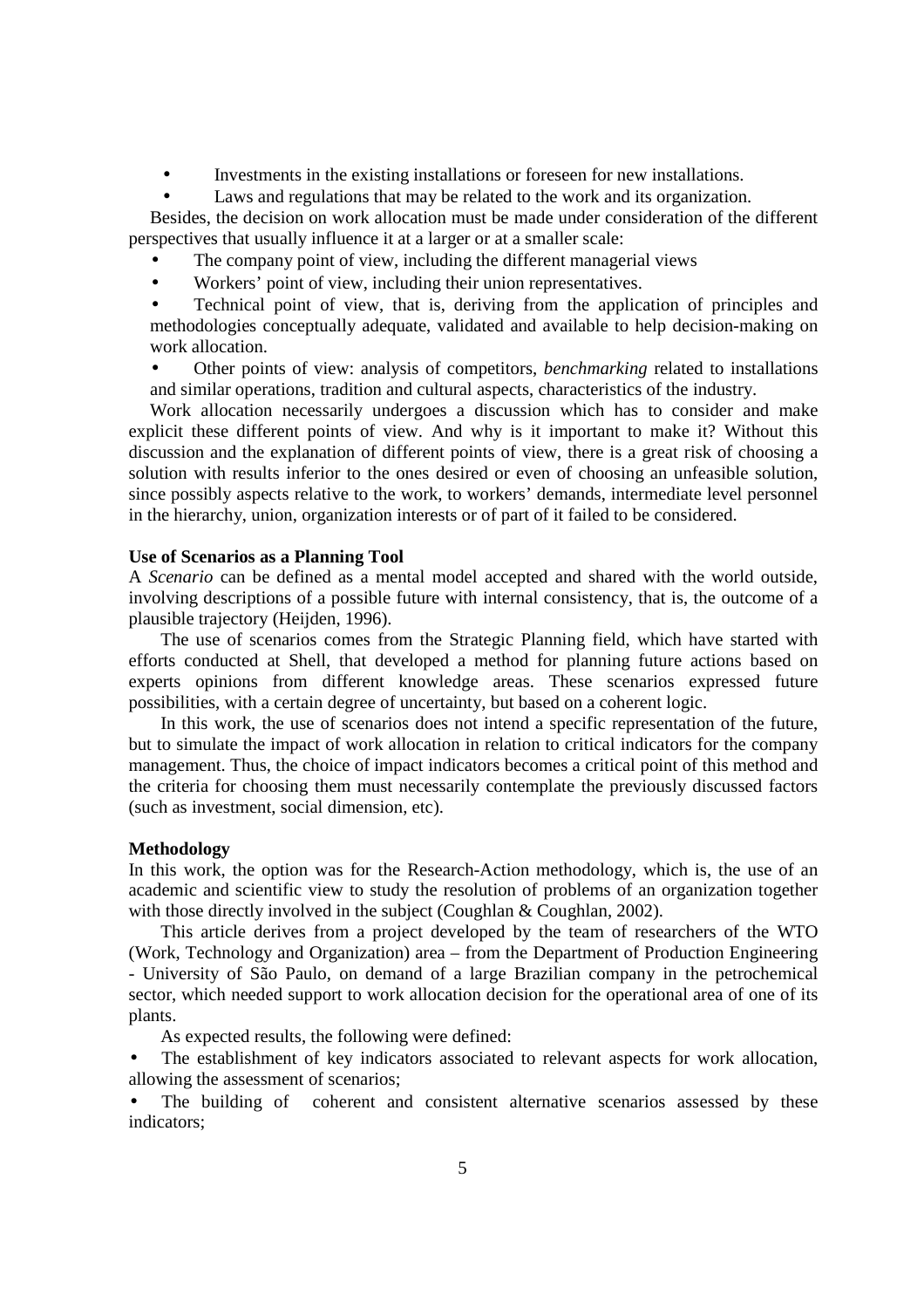The development of a method, which might be replicated at any moment, at any plant in the company or in other organizations*.*

The building of scenarios was the main methodological element utilized. The scenarios were defined as situations in which different elements interfere in the work process, including technological, organizational, social, political and strategic factors. These factors are interlinked, building a certain logic that structures the organization of work. From the understanding of this logic and the analysis of the different factors, based on indicators developed to express the performance of the scenario in relation to factors of the organization interest, it was possible to build different new scenarios from the initial one, which represents the current situation of the plant studied.

The research-action process lasted approximately five months, along which part of the researchers team followed the work routine of the company full time, and it was developed in five phases, as follows:

Phase I – Delineation of the Current Scenario

Phase II – Building of Alternative Scenarios

Phase III – Analysis of Scenarios

Phase IV – Revision of Scenarios

Phase V – Presentation of Results

Phases II, III and IV were developed in three different sequential cycles, as will be showed further on, so that the development of consistent and coherent scenarios could be reached.

### **Phase I - Delineation of the Current scenario**

In this phase, the aim was to get familiar with the work routine of the company and to collect the largest possible volume of information concerning the production and work process, in order to have a good understanding of the current scenario.

Then, in order to deepen the understanding of work in the operational area of the plant, *workshops* with operators were done. These *workshops* had the important role of making visible the strategies and courses of action developed by operators to conduct their activities.

After this, the establishment of the *indicators* for assessing scenarios was started. These indicators should express the criteria by means of which the scenarios would be developed and assessed.

Next, the premises defining the *contour conditions* – of technological and organizational nature *-* of the current scenario were identified. Also, the different levels of premises and the possibility of alterating each of them were identified.

So, an initial scenario of the current situation was developed. This scenario was exhaustively assessed with a group of different managers of the company, in order to improve it, specially regarding to the indicators used to assess it.

### **Phase II – Building of Alternative Scenarios**

After finishing phase I, the building of new different scenarios was started. Each scenario has a driver or conductor for its development, that is, an opportunity for improvement identified in the previous phase.

A recursive test process of the scenarios was established in relation to the indicators chosen in phase I, collection of new information to clear doubts or obscure points, possible change and refinement of indicators besides the identificaction of premises not previously perceived. A first impact assessment exercise was conducted on the changes caused on indicators by the scenarios.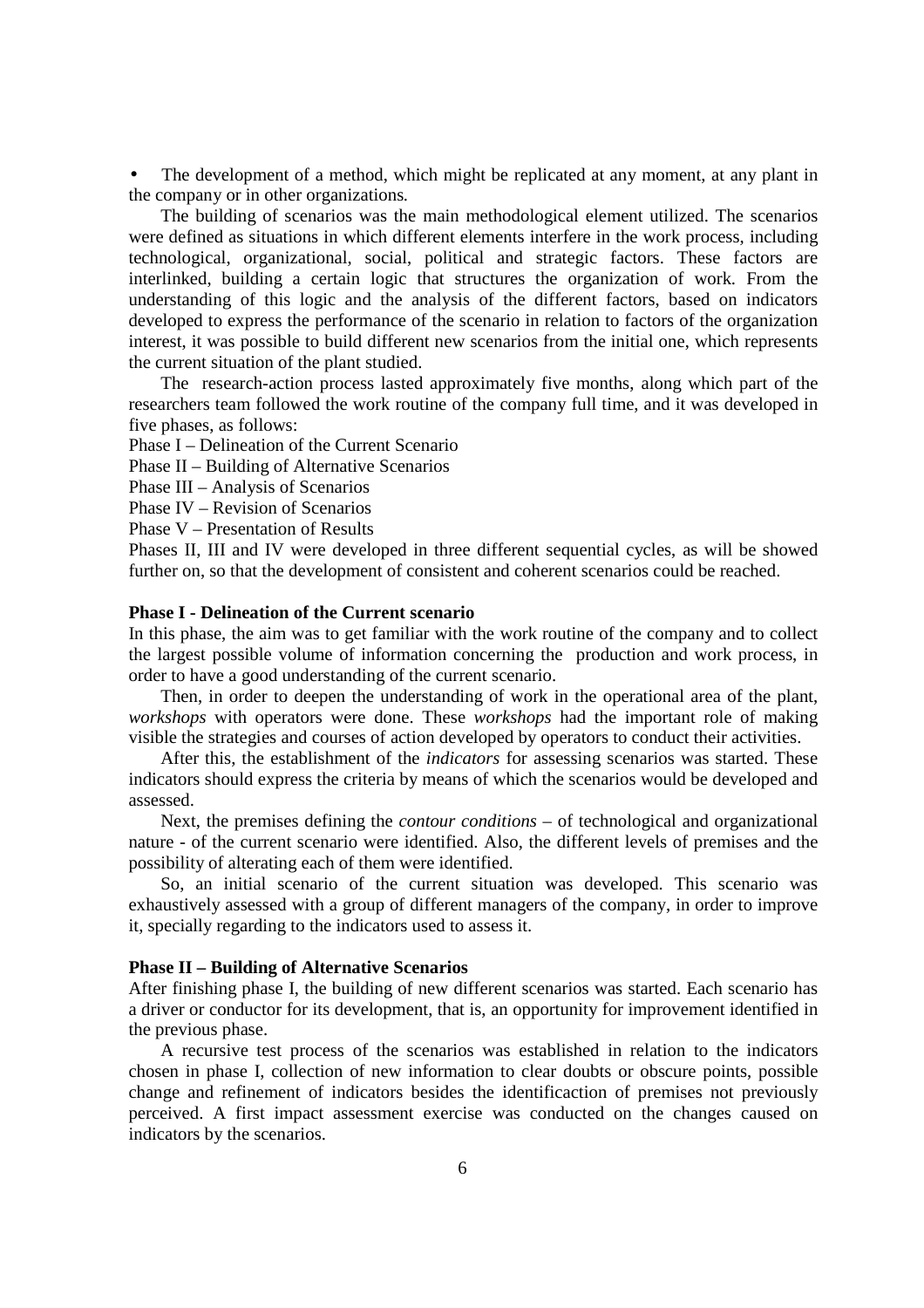# **Phase III – Analysis of Scenarios**

The current scenario, as well as a first version of the scenarios developed, was presented to the managers of the company, for identification of inconsistencies and possible assessment errors. As a result, there was a general assessment of the managers' reaction to the scenarios and to the indicators used, which allowed for some of the scenarios and for refining the set of indicators.

### **Phase IV – Revision of Scenarios**

As a result of the previous phase, the project team started to revise the scenarios developed, implementing the agenda for collecting new relevant information. Fundamentally, attention was turned to observing operators', managers' and technicians' work, coupled to the new consultation to the documented data.

After collecting and analyzing the new data, phase II was resumed for developing new scenarios, necessarily more consistent in relation to the ones previously produced, configuring a recurrent.

#### **Phase V – Presentation of Results**

Finally, phase V was that of presenting the final set of premises, indicators and scenarios, with the corresponding justifications and analyses, in terms of impacts caused and the benefit/ cost relationship of the alterations in relation to the current scenario.

### **The Scenario Concept and its application for work allocation decision**

The building of scenarios is the main axis of the method to support the work allocation decision developed here. As already discussed, a scenario could be defined as a representation of situations where different elements interfering in the work process are interlinked building a certain logic which structures the organization of the work processes.

 From the understanding of this logic and the analysis of the different factors, based on indicators developed to express the performance of the scenario in relation to factors of the interest of the organization, it is possible to build several new scenarios from the initial scenario, which represents the current situation of the company. These scenarios can then be analyzed in terms of the changes in the indicators chosen in relation to the current situation.

 Thus, the decision makers concerned with work allocation could conduct sensitivity analyses of the current scenario as related to the changes likely to be introduced, verifying their impacts and converging in relation to more advantageous scenarios according to the goals of the company.

# **Example of the scenario concept applied to a fictitious company**

Due to the secrecy commitment of the project team concerning the company that was the object of the research-action process, the next section will present an example of the application of the method , a plant from a fictitious company named "X", with continuous process in the petrochemical sector.

| <b>Indicators</b> |  |         | <b>Analysis</b>                                              | <b>Developments</b> |
|-------------------|--|---------|--------------------------------------------------------------|---------------------|
| Hability          |  | conduct | The operator of area I cannot There may be malfunctioning of |                     |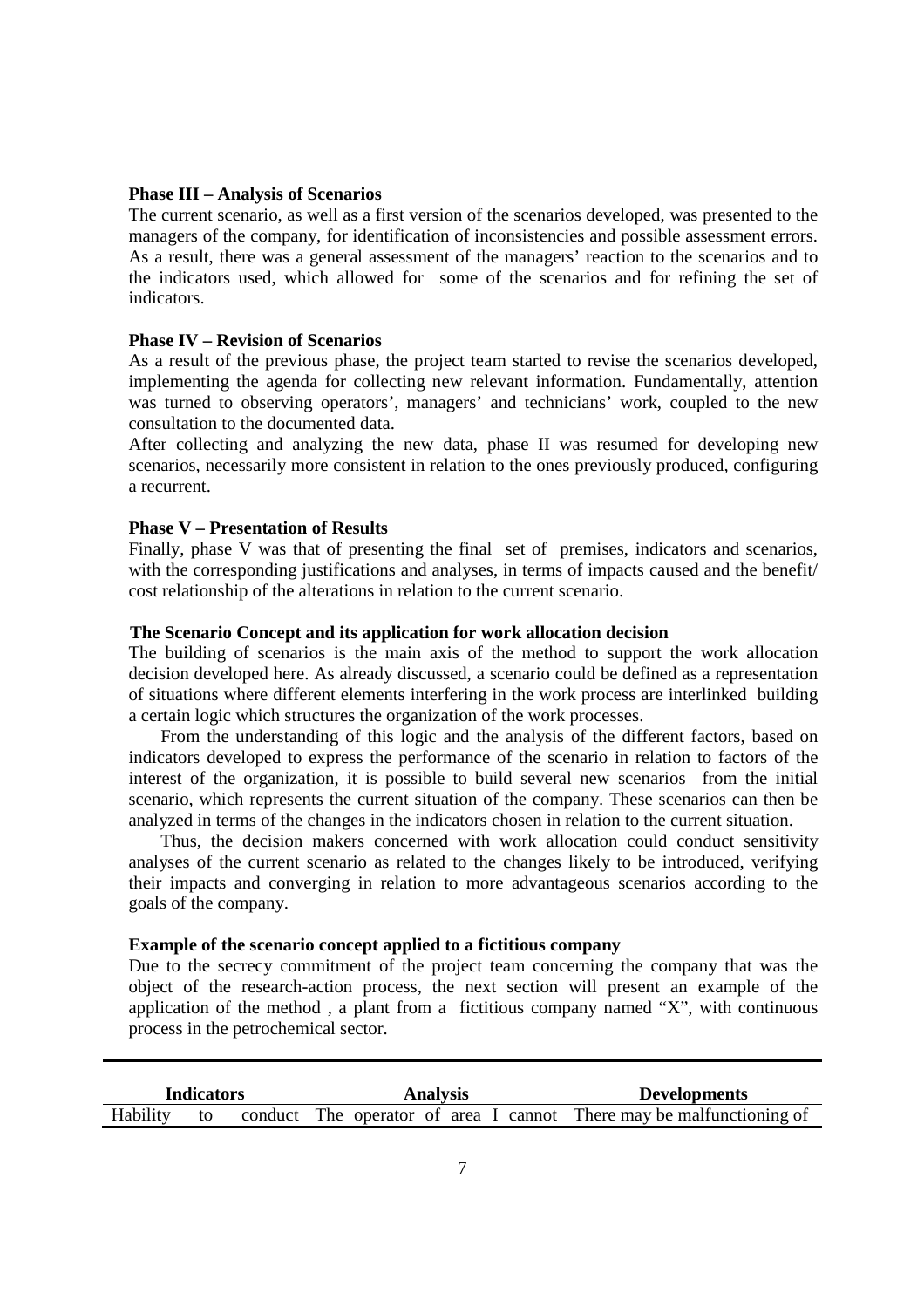| inspections<br>(area)<br>and<br>and/or<br>readings<br>panel<br>procedures                             | accomplish all his tasks within<br>the shift. Normally, inspections<br>product<br>sampling<br>and<br>are<br>delayed.                                                                                                                                                                       | equipments for lack of adequate<br>inspection.<br>Lack of laboratory analysis may<br>undercover severe process<br>problems.                                                                                                                                                                                                                                                                          |
|-------------------------------------------------------------------------------------------------------|--------------------------------------------------------------------------------------------------------------------------------------------------------------------------------------------------------------------------------------------------------------------------------------------|------------------------------------------------------------------------------------------------------------------------------------------------------------------------------------------------------------------------------------------------------------------------------------------------------------------------------------------------------------------------------------------------------|
| of<br>Volume<br>overtime<br>work                                                                      | On average, each operator works<br>y hour overtime/month (number<br>considered excessive by the<br>company), to cover vacations,<br>training and absences.                                                                                                                                 | The<br>operation<br>excessively<br>depends on overtime work.                                                                                                                                                                                                                                                                                                                                         |
| Availability<br>for<br>developing<br>individual/<br>collective competencies                           | Operation focused on routine<br>activities- time for updating,<br>reading and training is reduced.<br>Training is usually conducted<br>during free time.<br>Time of training procedures,<br>technical<br>courses<br>and<br>capacitation in the console is of,<br>approximately, w hh/year. | Need<br>make<br>operational<br>to<br>training viable to allow for the<br>flexibility<br>of OP<br>for<br>and<br>continuous<br>capacitaction<br>of<br>inexperient<br>supervisors<br>more<br>and operators to compensate<br>turnover.<br>Current need for training –<br>corporative, procedure updating,<br>technical<br>and<br>courses<br>capacitation in console<br>takes<br>approximately y hh/year. |
| Availability<br>for<br>proposing<br>innovations<br>(improvement in process,<br>procedures and others) | Operation<br>focused<br>on<br>operational<br>continuity.<br>Innovations<br>process<br>and<br>improvements<br>the<br><b>BHT</b><br>are<br>personnel's role.                                                                                                                                 | Process engineers have<br>little<br>of<br>availability<br>for<br>time<br>proposing<br>innovations<br>and<br>improvements in processes, as<br>they are involved in<br>other<br>projects in the company and do<br>devote<br>attention<br>not<br>to<br>operational problems.                                                                                                                            |
| Organizational<br>atmosphere                                                                          | Excess of work and overtime<br>causes dissatisfaction among the<br>operational staff.                                                                                                                                                                                                      | Dissatisfaction<br>has<br>been<br>increasing "turnover" year after<br>year. About <b>n</b> people a year<br>transferred,<br>resign<br><b>or</b><br>get<br>increasing the need for new<br>operators<br>training<br>time<br>and<br>capacitation.                                                                                                                                                       |
| Operational safety and<br>occupational health                                                         | The occurrence of doubling,<br>overtime and training during free<br>time has decreased resting time.                                                                                                                                                                                       | Increased probability of human<br>fault during operation.                                                                                                                                                                                                                                                                                                                                            |

Table 1 – Analysis of Current Scenario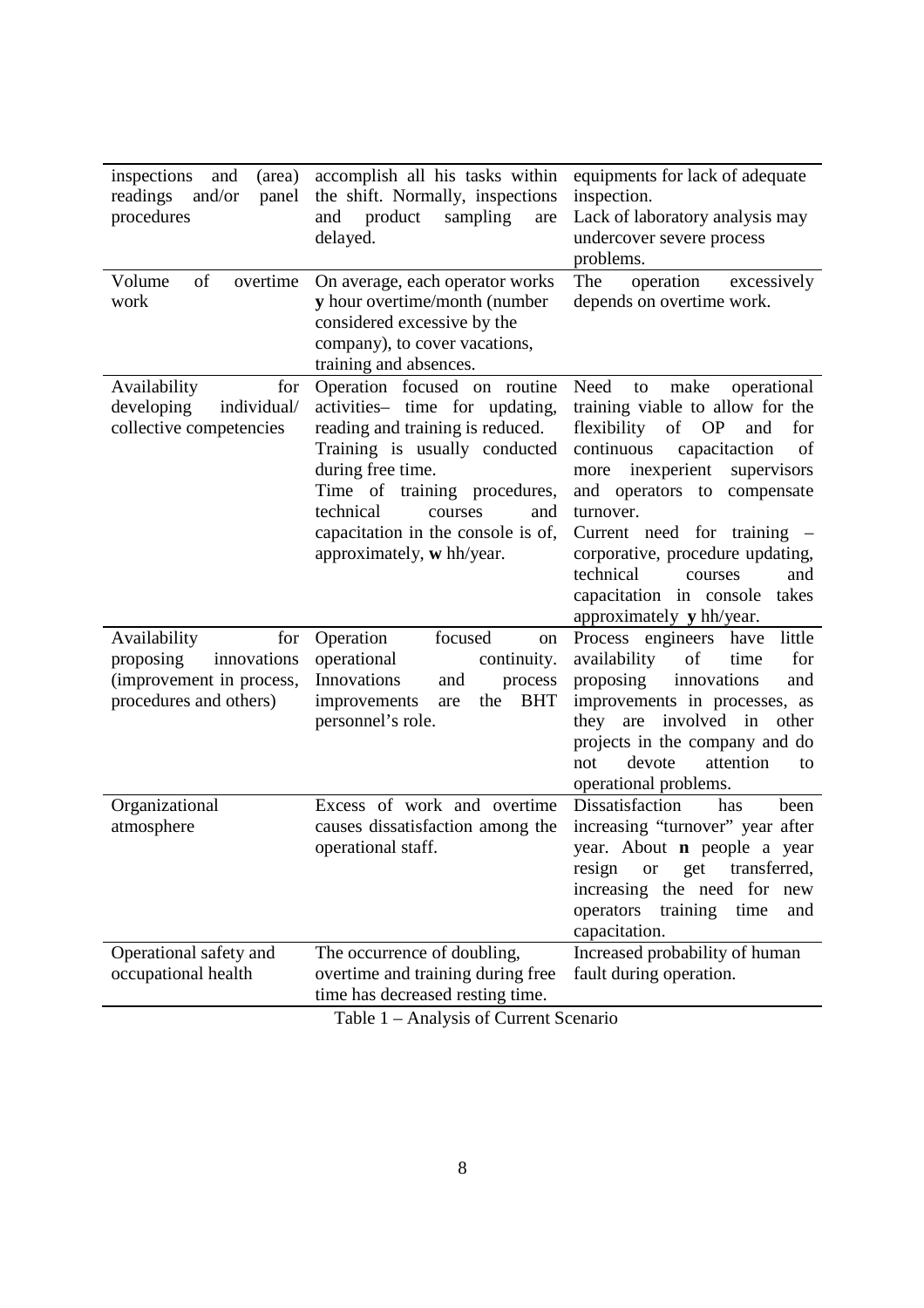| <b>Indicators</b>                           | <b>Potential Impacts of Manpower Allocation</b>                   |  |  |  |
|---------------------------------------------|-------------------------------------------------------------------|--|--|--|
| for<br><b>Hability</b><br>making            | With flexibility of functions among area operators, there is      |  |  |  |
| (area)<br>inspections<br>and                | availability of time to comply with the whole of the              |  |  |  |
| readings<br>and/or<br>panel                 | inspections and samplings routine.                                |  |  |  |
| procedures                                  |                                                                   |  |  |  |
| Volume of overtime                          | With an extra operator to cover for workers on vacation and       |  |  |  |
|                                             | absentees, there is a reduction in overtime per operator.         |  |  |  |
| Availability<br>for                         | With an extra operator to cover for workers on vacation and       |  |  |  |
| developing<br>individual/                   | absentees, there is time availability for training in AT, without |  |  |  |
| collective competencies                     | the need to generate Overtime to make training viable.            |  |  |  |
| Availability for proposing                  | Involvement of operators and supervisors in projects for          |  |  |  |
| innovations (improvement                    | improving processes provides greater development<br>of            |  |  |  |
| of process, procedures and                  | individual competencies.                                          |  |  |  |
| others)                                     |                                                                   |  |  |  |
| Organizational                              | With more training, greater involvement of operators in           |  |  |  |
| atmosphere                                  | innovation, in improvement projects and reduction of              |  |  |  |
|                                             | overtime, there may be an increase in satisfaction and potential  |  |  |  |
|                                             | reduction in resignations.                                        |  |  |  |
| Operational safety and                      | Respect to resting time and reduction of Overtime reduces         |  |  |  |
| occupational health                         | operators' fatigue and accident risks.                            |  |  |  |
| Impact on the Benefit/                      | There is an increase of 5 operators, representing an increase by  |  |  |  |
| Cost Relation in the                        | 15% in the labor cost, but there is significant reduction in the  |  |  |  |
| scenario                                    | cost of overtime (which is paid with an additional value).        |  |  |  |
|                                             | Greater availability of time for training allows accelerating the |  |  |  |
|                                             | qualification process of inexperient operators and reduces        |  |  |  |
|                                             | negative impacts of turnover on the team.                         |  |  |  |
| Table2 – Analysis of Alternative Scenario 1 |                                                                   |  |  |  |

#### **Conclusions**

This article sought to contribute to the lack of literature and of structured methods on the theme, starting from a presupposition that it is necessary to develop a method that organizes information, as much as possible explicits the premises and the consequences that the decisions on work allocation might cause. One of the main possible merits of this method is to show the critical decisions concerning work allocation, as it takes into consideration the different factors and the different points of view (lower staff, managing staff) that interfere and are affected by this decision. Another possible merit is the use of alternative scenarios, which allows for discussing the planning of the operation as a whole, by means of using a tool that induces the collective discussion of the variables and alternative ways for organizing the operation.

The application of the method in the company in question showed the importance that has to be given to the speed at which the adequate competencies can be mobilized to deal with the so-called "events", typical of any operation, but that are critical in environments marked by continuous and complex processes. The opportunity cost of not being able to count on the number of operators and the respective adequate qualification for dealing with "events" is a fundamental aspect that has to be considered in the analysis of the efficiency of modern